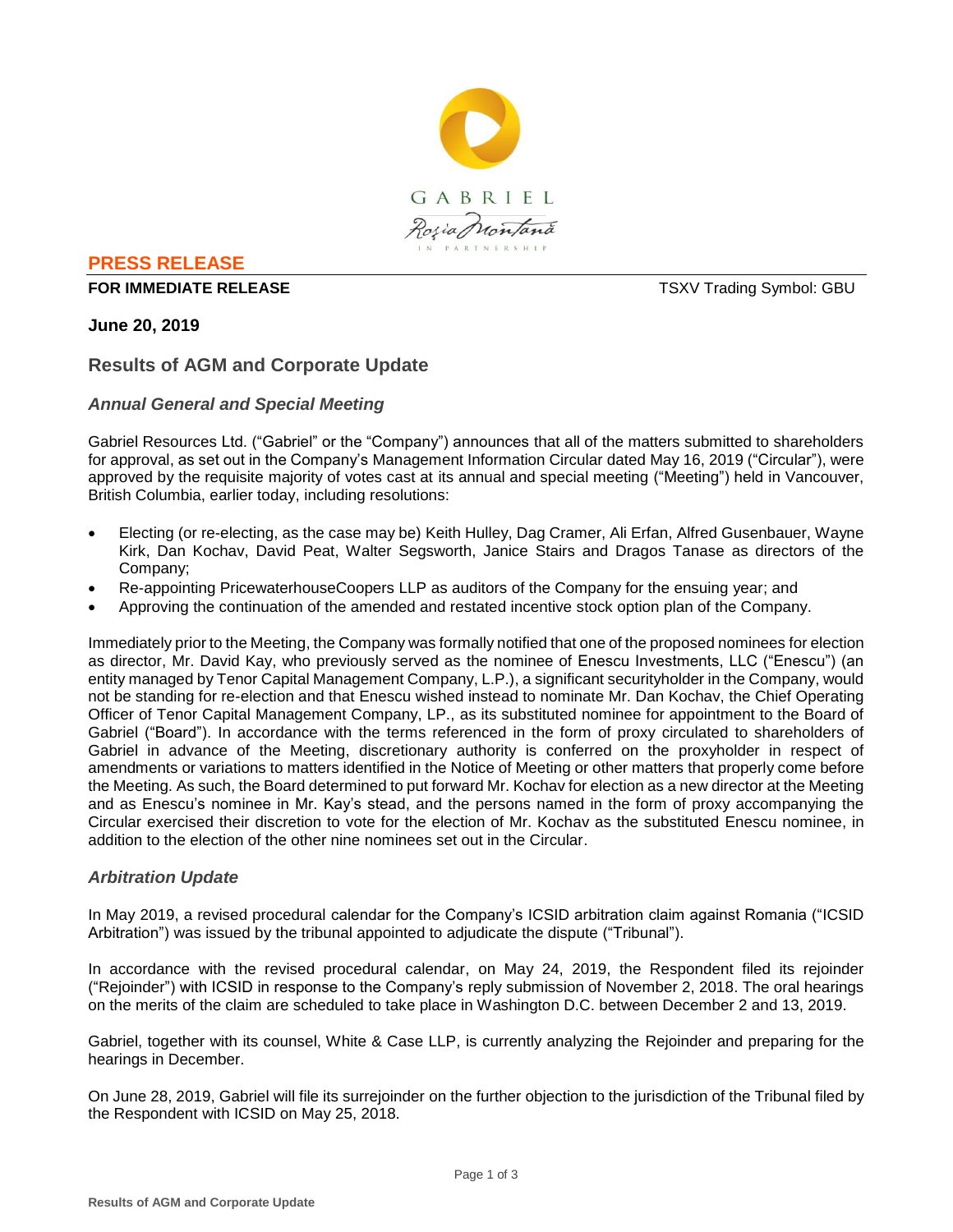The Rejoinder is subject to the confidentiality provisions of the procedural orders issued by the Tribunal, which can be found on the ICSID website, and Gabriel anticipates the Rejoinder will be published on the ICSID website in the second half of 2019.

#### *Corporate Update*

Gabriel has consistently confirmed its willingness to enter into a process of consultation with the Romanian authorities in order to achieve an amicable resolution of the ICSID Arbitration dispute or a settlement enabling the Gabriel group of companies ("Group") to develop the Roșia Montană gold and silver project in Romania ("Project"). To this end, in March 2019, Gabriel's principal operating subsidiary, Rosia Montana Gold Corporation S.A ("RMGC"), submitted an application to the Romanian National Agency for Mineral Resources ("NAMR") requesting the extension of the term of the exploitation concession license No. 47/1999 ("License") for the Project for a further term of five years. The initial 20-year term of the License was due to expire on June 21, 2019.

In mid-June 2019, NAMR presented to RMGC a draft addendum to the License providing for, amongst other things, a 5-year term extension and the establishment of an increased royalty rate from 4% to 6% on mineral production value, the 6% rate being the level of royalty set forth in Romanian law since 2014. NAMR made it clear to RMGC that the License would not be extended unless RMGC agreed to such royalty provision. While Gabriel and RMGC strongly disagrees with NAMR's position and interpretation of the law and has conveyed in writing its disagreement with such position and NAMR's handling of the License extension process, Gabriel and RMGC concluded that, in view of the existing circumstances, there was no other way to preserve RMGC's existing rights under law, including an extension of its License, other than to accept the increased royalty rate, as required by NAMR. Accordingly, an addendum providing for the extension of the term of the License to June 20, 2024, and including the revised royalty rate, was concluded on June 18, 2019.

For information on this press release, please contact:

Dragos Tanase President & Chief Executive Officer Phone: +4021 223 1351 dt@gabrielresources.com

*Neither TSX Venture Exchange nor its Regulation Services Provider (as that term is defined in policies of the TSX Venture Exchange) accepts responsibility for the adequacy or accuracy of this release.*

#### **About Gabriel**

Gabriel is a Canadian resource company listed on the TSX Venture Exchange. The Company's principal focus has been the exploration and development of the Roșia Montană gold and silver project in Romania . The Project, one of the largest undeveloped gold deposits in Europe, is situated in the South Apuseni Mountains of Transylvania, Romania, an historic and prolific mining district that since pre-Roman times has been mined intermittently for over 2,000 years. The License for the Project is held by Roșia Montană Gold Corporation S.A., a Romanian company in which Gabriel owns an 80.69% equity interest, with the 19.31% balance held by Minvest Roșia Montană S.A., a Romanian state-owned mining company. It is anticipated that the Project would bring over US\$24 billion (at US\$1,200/oz gold) to Romania as potential direct and indirect contribution to GDP and generate thousands of employment opportunities.

Upon obtaining the License in June 1999, the Group focused substantially all of their management and financial resources on the exploration, feasibility and subsequent development of the Roşia Montană Project. Despite the Company's fulfilment of its legal obligations and its development of the Project as a high-quality, sustainable and environmentally-responsible mining project, using best available techniques, Romania has blocked and prevented implementation of the Project without due process and without compensation. Accordingly, the Company's current core focus is the ICSID Arbitration. For more information please visit the Company's website at **www.gabrielresources.com**.

#### **Forward-looking Statements**

This press release contains "forward-looking information" (also referred to as "forward-looking statements") within the meaning of applicable Canadian securities legislation. Forward-looking statements are provided for the purpose of providing information about management's current expectations and plans and allowing investors and others to get a better understanding of the Company's operating environment. All statements, other than statements of historical fact, are forward-looking statements.

In this press release, forward-looking statements are necessarily based upon a number of estimates and assumptions that, while considered reasonable by the Company at this time, are inherently subject to significant business, economic and competitive uncertainties and contingencies that may cause the Company's actual financial results, performance, or achievements to be materially different from those expressed or implied herein. Some of the material factors or assumptions used to develop forward-looking statements include, without limitation, the uncertainties associated with: the ICSID Arbitration, actions by the Romanian Government, conditions or events impacting the Company's ability to fund its operations (including but not limited to the completion of further funding noted above) or service its debt, exploration, development and operation of mining properties and the overall impact of misjudgments made in good faith in the course of preparing forward-looking information.